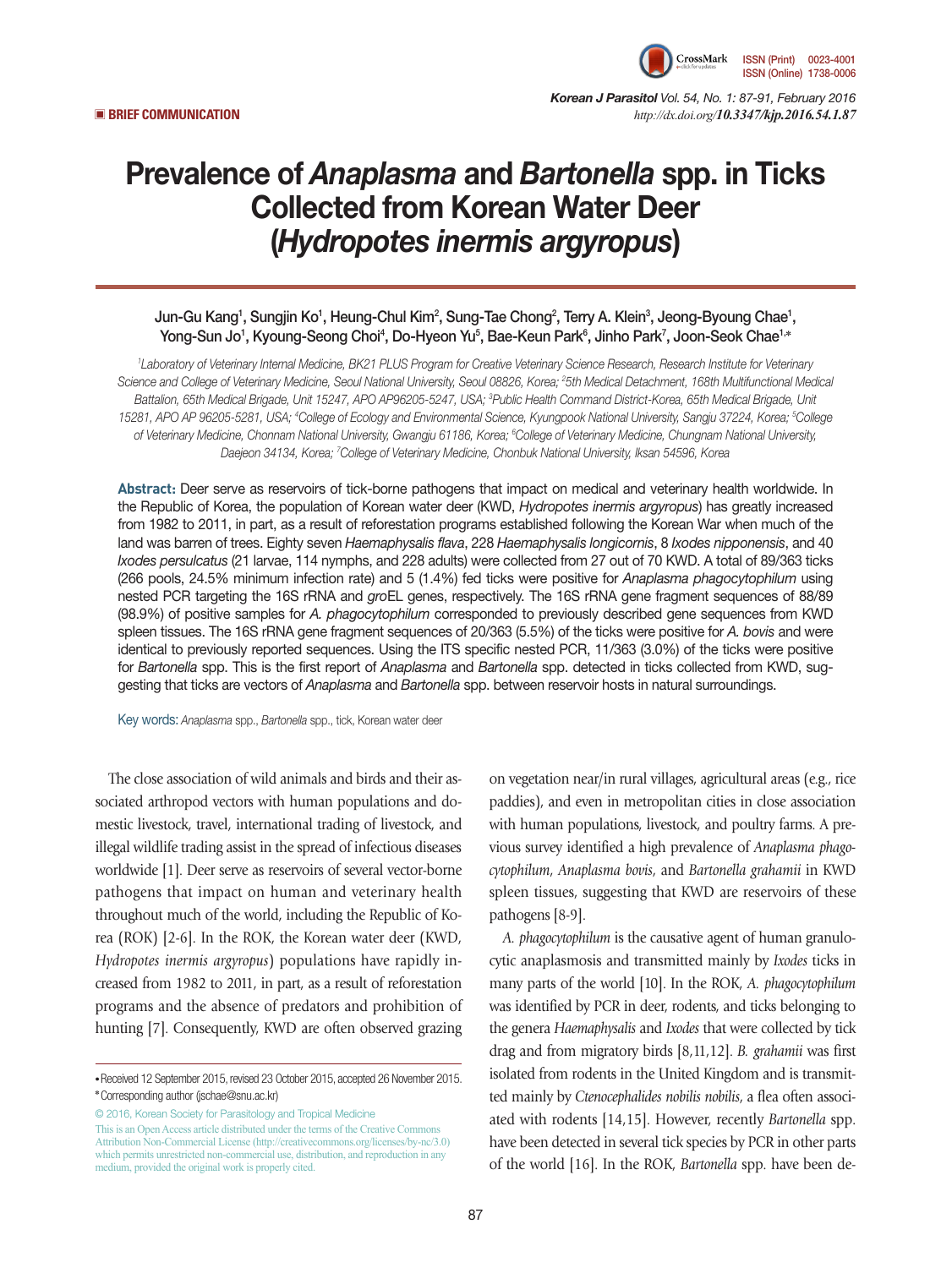tected in ticks, e.g., *Haemaphysalis flava*, *Haemaphysalis longicornis*, *Ixodes nipponensis*, and *Ixodes turdus*, collected by tick drag and from migratory birds [11,13].

The purpose of this study was to identify tick-borne pathogens, e.g., *A. phagocytophilum* and *Bartonella* spp., in ticks that were collected from KWD that serve as suspected natural reservoirs of tickborne pathogens and pose serious vector-borne disease threats to wildlife, domestic animals, and human populations.

The Conservation Genome Resource Bank for Korean Wildlife examined KWD carcasses in the ROK from March 2008- May 2009. A total of 27/70 (38.6%) of the KWD carcasses were positive for ticks. Ticks were removed and placed individually in cryovials containing 70% ethyl alcohol and labeled with a unique identification number that corresponded to the KWD collection data. Ticks were provided to the 5th Medical Detachment, 168th Multifunctional Medical Battalion, 65th Medical Brigade, Yongsan US Army Garrison, Seoul, where they were identified [17] and pooled according to tick species, life stages, sex (adults), and KWD collection numbers and then provided to the Laboratory of Veterinary Internal Medicine, Seoul National University where they were tested for selected pathogens.

Individuals and pools of ticks were homogenized mechanically using a Beadbeater TissueLyser II (QIAGEN, Hilden, Germany) with lysis buffer, proteinase K, and 5 mm stainless steel beads (30 frequencies/s for 5 min), followed by incubation at 56˚C overnight and then centrifugation at 12,000 g for 10 min at 4˚C. The genomic DNA extraction was performed using DNeasy® Tissue Kits (QIAGEN) according to the manufacturer's instructions. PCR and nested-PCR were performed using generic-specific primer sets for *Bartonella* and *Ehrlichia/Anaplasma*, and species-specific primers for *A. phagocytophilum*, *A. bovis*, and *B. grahamii* as described by Kang et al. [13].

PCR products were purified using QIAquick Gel Extraction kits (QIAGEN) and were cloned with pGEM®-T Easy Vectors (Promega Corp.). Plasmid DNA for sequencing was purified using the Wizard® *Plus* SV Minipreps DNA Purification System (Promega Corp.) according to the manufacturer's instructions. Purified recombinant plasmid DNA was sequenced by dideoxy termination with an automatic sequencer (ABI 3730xl capillary DNA sequencer, Foster City, California, USA). The DNA sequences were evaluated with Chromas software (Ver 2.33), aligned using Clustal X (Ver 2.1), and then examined

Table 1. Prevalence of tick-borne pathogens in fed ticks collected from Korean water deer (*Hydropotes inermis argyropus*) in the ROK using 16S rRNA primer sets

| <b>Species</b>      | Stage                                        | No. of pools<br>(no. of ticks)                                            | No. of PCR-positive samples (prevalence [%] <sup>a</sup> )  |                                                                                        |                                                                      |                                                                                              |                                             |                                     |
|---------------------|----------------------------------------------|---------------------------------------------------------------------------|-------------------------------------------------------------|----------------------------------------------------------------------------------------|----------------------------------------------------------------------|----------------------------------------------------------------------------------------------|---------------------------------------------|-------------------------------------|
|                     |                                              |                                                                           | A. phagocytophilum                                          | A. bovis                                                                               |                                                                      | Bartonella spp. Double infection <sup>b</sup> Double infection <sup><math>\circ</math></sup> |                                             | Triple infection <sup>d</sup>       |
| H. flava            | Larva<br>Nymph<br>Male<br>Female<br>Subtotal | (1)<br>(10)<br>8<br>47<br>(47)<br>29<br>(29)<br>85<br>(87)                | $\Omega$<br>3(30.0)<br>14 (29.8)<br>13 (44.8)<br>30(34.5)   | $\Omega$<br>0<br>3<br>(6.4)<br>2<br>(6.9)<br>5<br>(5.8)                                | 0<br>2(20.0)<br>(2.1)<br>(6.9)<br>2<br>(5.8)<br>5                    | 0<br>0<br>3<br>(6.4)<br>(3.4)<br>(4.6)<br>4                                                  | Ω                                           | Ω                                   |
| H. longicornis      | Larva<br>Nymph<br>Male<br>Female<br>Subtotal | 2(19)<br>26 (104)<br>45<br>(45)<br>60<br>(60)<br>133 (228)                | 2(10.5)<br>8(7.7)<br>7(15.6)<br>21(35.0)<br>38 (16.7)       | $\Omega$<br>(1.0)<br>$\overline{2}$<br>(4.5)<br>9(15.0)<br>(5.3)<br>12 <sup>7</sup>    | $\Omega$<br>$\overline{2}$<br>(1.9)<br>0<br>3<br>(5.0)<br>(2.2)<br>5 | $\Omega$<br>(1.0)<br>(2.2)<br>(8.3)<br>5<br>(3.0)                                            | $\Omega$<br>1(1.0)<br>0<br>1(1.7)<br>2(0.9) | $\Omega$<br>$\Omega$<br>0<br>0<br>0 |
| I. nipponensis Male | Female<br>Subtotal                           | (5)<br>5<br>(3)<br>3<br>8<br>(8)                                          | 1(20.0)<br>2(66.7)<br>3(37.5)                               | $\Omega$<br>1(33.3)<br>1(12.5)                                                         | $\Omega$<br>0<br>0                                                   | $\Omega$<br>1(33.3)<br>1(12.5)                                                               | 0                                           | $\Omega$<br>0                       |
| l. persulcatus      | Larva<br>Male<br>Female<br>Subtotal          | (1)<br>$\overline{\phantom{a}}$<br>15<br>(15)<br>(24)<br>24<br>40<br>(40) | $\Omega$<br>8(53.3)<br>10(41.7)<br>18 (45.0)                | $\overline{0}$<br>$\overline{0}$<br>$\overline{2}$<br>(8.3)<br>$\overline{2}$<br>(5.0) | 0<br>0<br>(4.2)<br>(2.5)                                             | 0<br>0<br>(4.2)<br>(2.5)                                                                     | 0<br>0                                      | 0<br>$\Omega$<br>1(4.2)<br>1(2.5)   |
| Total               | Larva<br>Nymph<br>Male<br>Female<br>Total    | (21)<br>$\overline{4}$<br>34 (114)<br>112 (112)<br>116 (116)<br>266 (363) | 2(9.5)<br>(9.6)<br>11<br>30(26.8)<br>46 (39.7)<br>89 (24.5) | 0<br>(0.9)<br>5<br>(4.5)<br>14 (12.1)<br>(5.5)<br>20                                   | 0<br>(3.5)<br>4<br>(0.9)<br>(5.2)<br>6<br>(3.0)<br>11                | $\mathbf 0$<br>$\Omega$<br>(3.6)<br>4<br>(7.8)<br>9<br>(3.6)<br>13                           | 0<br>2(0.6)                                 | 0<br>0<br>0<br>1(0.9)<br>1(0.3)     |

**PCR-positive pathogens was calculated by minimum infection rate (MIR), number of positive pools/total number of individual ticks tested.**<br>PTwo adult ticks assayed separately demonstrated a double infection with A. phagocy

<sup>b</sup>Two adult ticks assayed separately demonstrated a double infection with *A. phagocytophilum* and *A. bovis*.

Two adult ticks assayed separately demonstrated a double infection with *A. phagocytophilum* and *Bartonella* spp. d

One adult tick demonstrated a triple infection with *A. phagocytophilum, A. bovis,* and *Bartonella* spp.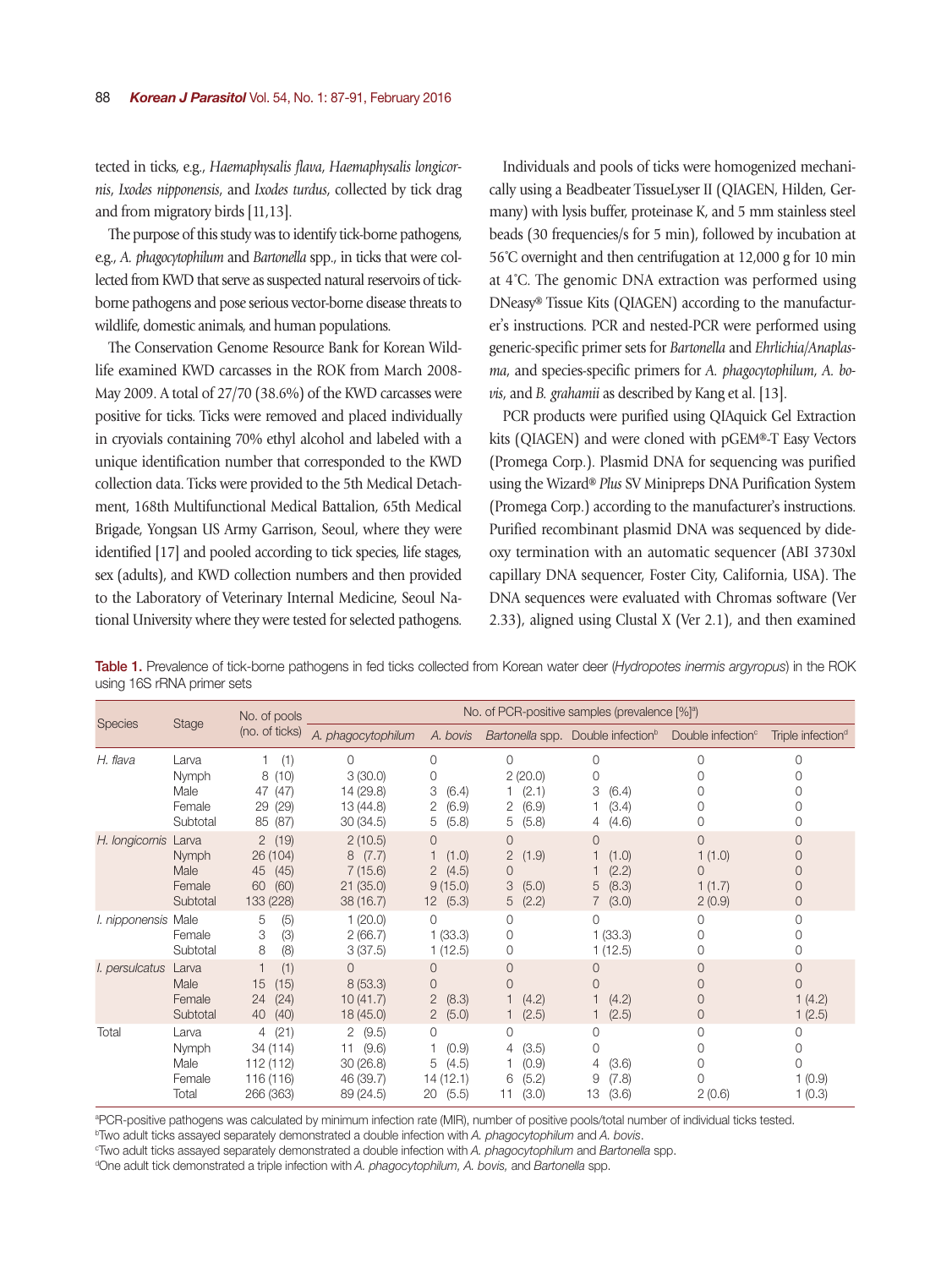with a similarity matrix. The phylogenetic trees of nucleotide sequences were developed using the MEGA6 program. Gen-Bank accession numbers for the 16S ribosomal (r) RNA and ITS region sequences and specific genospecies sequences related to bacterial pathogens for sequence comparisons are shown in Figs. 1, 2.

A total of 363 (21 larvae, 114 nymphs, and 228 adults) fed ticks belonging to 2 genera and 4 species, *H. flava* (n=87), *H. longicornis* (n=228), *I. nipponensis* (n=8), and *I. persulcatus*



Fig. 1. Phylogenetic relationships for *Anaplasma phagocytophilum* (bold letters) detected from ticks collected from Korean water deer and *Anaplasma* and *Ehrlichia* species based on partial nucleotide sequences of 16S rRNA gene fragments (926 bp). The neighbor-joining method was used for constructing the phylogenetic tree. The numbers at the nodes are the proportions of 1,000 bootstrap iterations that support the topology shown.

 $(n=40)$ , were collected from 27/70 (38.6%) KWD carcasses (Table 1). The minimum infection rate of *A. phagocytophilum* was 24.5% (89/363 ticks, 266 pools) for ticks using nested PCR targeting the 16S rRNA gene (Table 1). The 16S rRNA sequences (n=89) of *A. phagocytophilum* were classified into 5 genotypes that showed 98.7-100% similarity to the *A. phagocytophilum* HZ strain isolated from a human (CP000235) (Fig. 1). Four of 5 genotypes (KWDTAP1, 2, 3, and 4) corresponded to previously detected 16S rRNA sequences of *A. phagocytophilum* (KWDAP1, 2, 3, and 4) from KWD spleen tissues [8]. In addition, the 5/363 (1.4%) amino acid sequences of *A. phagocytophilum gro*EL (KWDTAPg, JQ086319) obtained from 2 *H. flava*, 2 *I. nipponensis*, and 1 *I. persulcatus* adult ticks were identical to each other and corresponded to the amino acid sequence of *A. phagocytophilum gro*EL (ADO34908) that was previously reported from KWD spleen tissue. All *A. bovis* 16S rRNA gene sequences (JQ086318) from ticks were identical and corresponded to the *A. bovis* sequence (GU556626) previously identified from KWD spleen tissues. A total of 13 (3.6%) of the ticks demonstrated dual infections with *A. phagocytophilum* and *A. bovis*.

Using the ITS specific nested PCR, a total of 11 *Bartonella* sequences were classified into 2 genotypes (KWDBa1 and KWD-Ba2) (Fig. 2). KWDBa1 (JQ086210, n=4) was identified as *B. grahamii* V2 strain (AJ269785) and corresponded to the previous ITS sequence (JN810845) identified from KWD spleen tissues. KWDBa2 (JQ086321, n=7), which showed 92.7% similarity to *B. grahamii* V2 strain (AJ269785), was identified as *Bartonella* spp. (Fig. 2). In addition, 2 (0.6%) adult ticks each demonstrated double infections with *A. phagocytophilum* and *Bartonella* spp., while 1 (0.3%) individual adult tick demonstrated triple infections with *A. phagocytophilum*, *A. bovis*, and *Bartonella* spp.

KWD and the Korean spotted deer (*Cervus nippon mantchuricus*) are strongly suspected as reservoirs of *Anaplasma* and *Bartonella* species in the ROK [6,11,13]. This study supports evidence that ticks become infected while blood feeding on deer and are vectors of *Anaplasma* and *Bartonella* species that are present in deer populations in the ROK. However, there is insufficient correlation of *Anaplasma* and *Bartonella* spp. transmission between KWD and blood feeding ticks since some attached ticks collected from *A. phagocytophilum* positive KWD were negative for *A. phagocytophilum*, while attached ticks collected from negative KWD were positive for *A. phagocytophilum*. These results indicate that blood feeding does not always accompany ingestion of these vector-borne pathogens.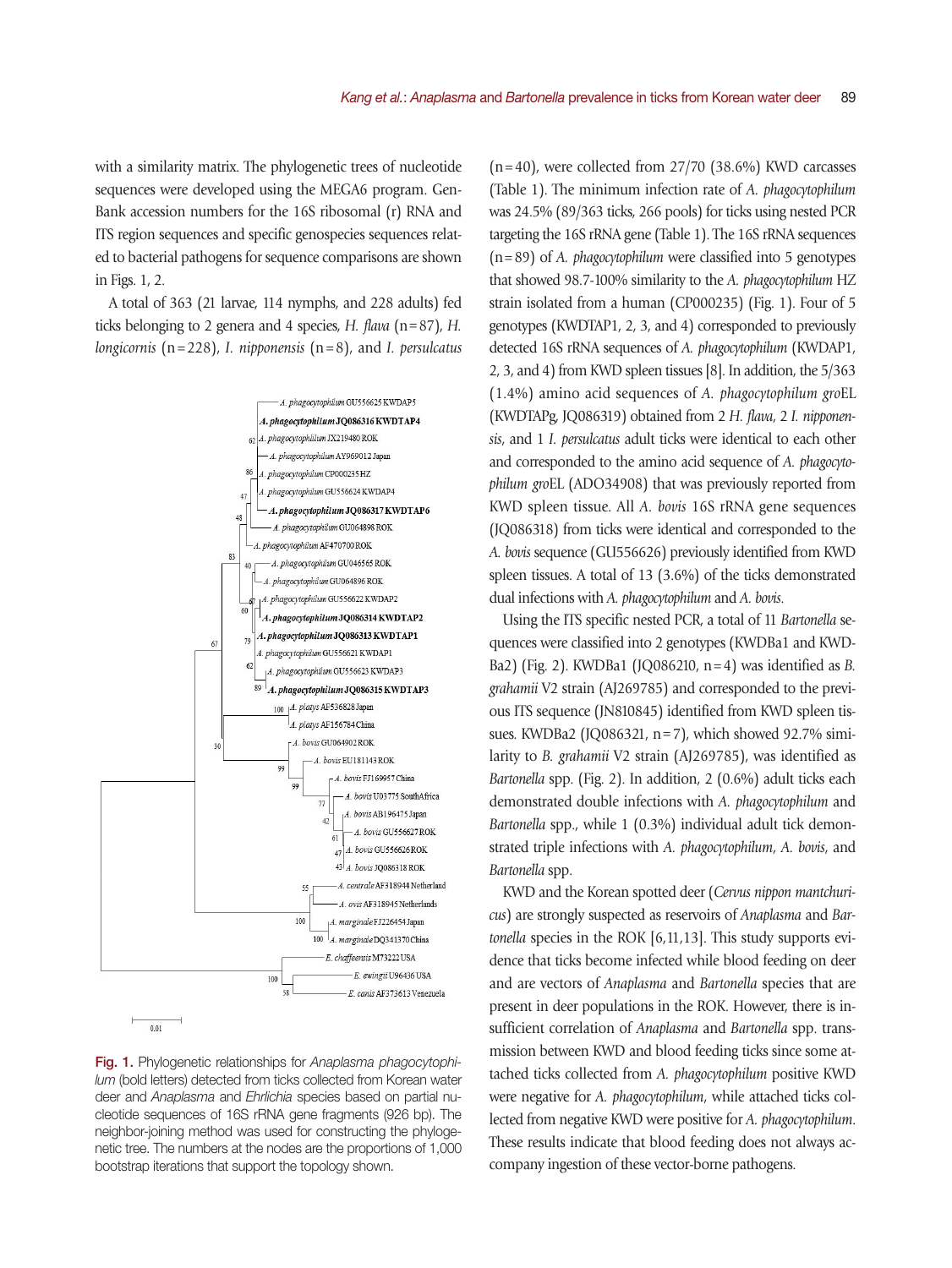

Fig. 2. Phylogenetic relationships for *Bartonella grahamii* and *Bartonella* spp. (bold letters) detected from ticks collected from Korean water deer and *Bartonella* spp. based on partial nucleotide sequences of ITS gene fragments (484 bp). The neighbor-joining method was used for constructing the phylogenetic tree. The numbers at the nodes are the proportions of 1,000 bootstrap iterations that support the topology shown.

*Bartonella* spp. are mainly transmitted by fleas, but recently *Bartonella* DNA has been detected in unfed *Haemaphysalis* and *Ixodes* spp. collected by tick drag and from partially fed and recently attached ticks collected from migratory birds in the ROK [11,13]. Molecular evidence supports the potential transmission of *Bartonella* spp. since it is transmitted by transstadial transmission as indicated by positive unfed ticks that were collected by tick drag. Tick bites among ROK populations are largely unreported with an average of only 40 tick bites annually, while there were 55 cases of severe fever with thrombocytopenia syndrome reported for 2014 [18]. Therefore, the potential risk associated with the transmission of *A. phagocytophilum* and *Bartonella* spp. in ticks that fed on infected KWD to ROK civilian and military populations and livestock is unknown.

In summary, evidence supports the maintenance of *A. phagocytophilum*, *Bartonella* spp. and other tick-borne pathogens in KWD and associated ticks that pose potential serious threats to medical and veterinary health in the ROK.

#### ACKNOWLEDGMENTS

This work was carried out with the support of "Cooperative Research Program for Agriculture Science & Technology Development (project no. PJ010092)", Rural Development Administration, the Republic of Korea. This research was also supported by a National Research Foundation of Korea Grant funded by the Korean Government (2011-0015349), the Public Health Command District-Korea, and the Armed Forces Health Surveillance Branch, Global Emerging Infections Surveillance and Response System (AFHSC-GEIS), Silver Spring, Maryland, USA.

**Disclosure:** The opinions expressed in this article are those of the authors and do not reflect official policy or positions of the US Department of the Army, the US Department of De